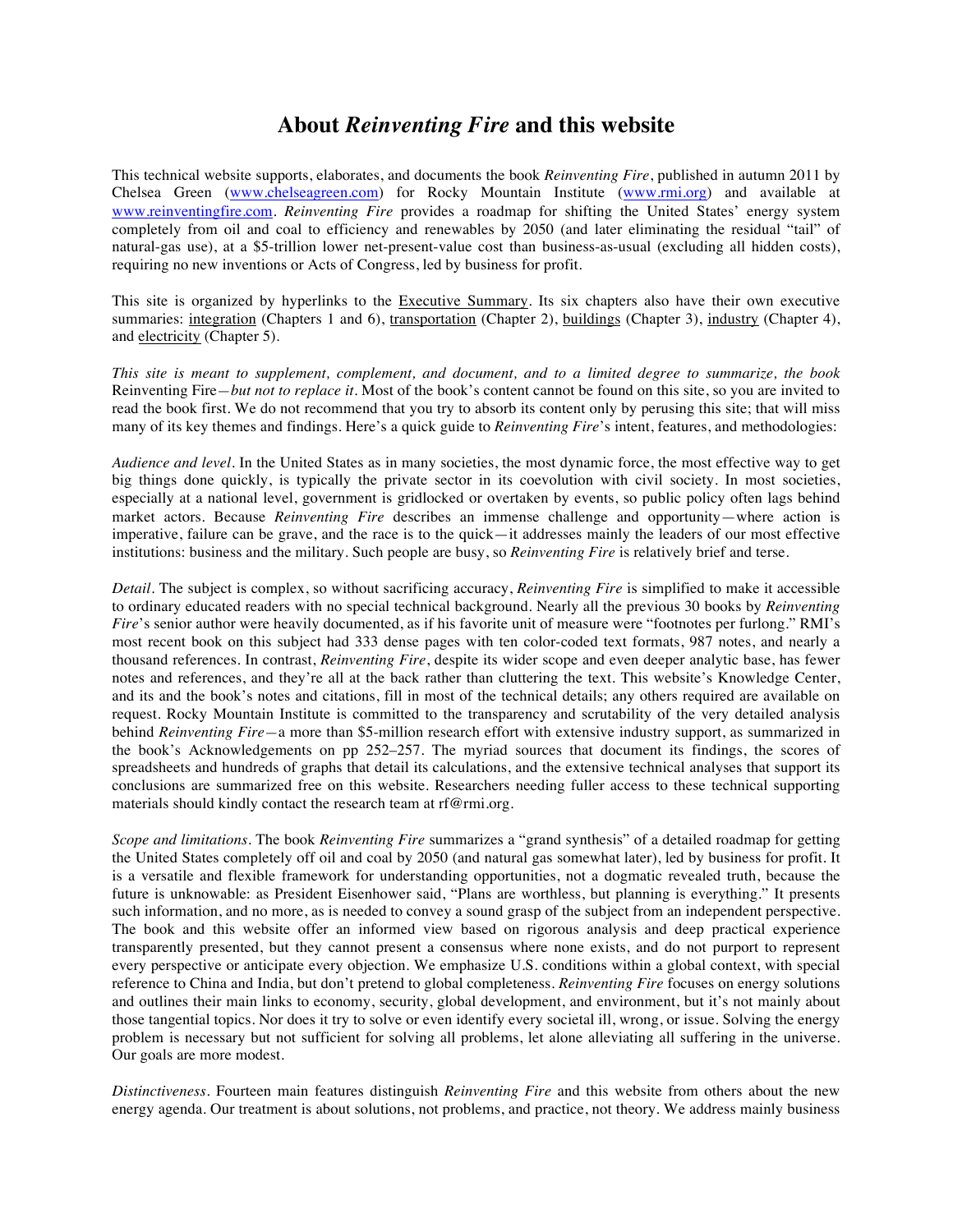leaders, not policymakers, because the outcomes we present are driven by private profit more than by public policy, and by competitive risk and reward, not by carbon pricing. Our underlying analysis is rigorous, deep, and documented, not journalistic and anecdotal. Its logic is holistic and integrative, not narrow and reductionist. It emphasizes demand more than supply. It asks what is the right size and scale for the task. Its stance is independent, not biased toward favored fuels or technologies, and its content is cutting-edge (updated to August 2011), not conventional-wisdom. Our synthesis explains not just what to do but also how. It melds military with civilian opportunities. It's transformational, not incremental; audacious, not meek. It's attractive across diverse ideologies and goals, no matter whether you care most about security, jobs and profits, or climate and environment. It is offered in a spirit not of gloom but of applied hope.

*Integration*. *Reinventing Fire*'s unusual integration across all four energy-using sectors—transportation, buildings, industry, and electricity generation—and four forms of innovation—in technology, design, policy, and strategy follows advice widely attributed to General Eisenhower: "If a problem cannot be solved, enlarge it." That is, if you can't solve a problem, that's probably not because it isn't small enough to be bite-sized, but more likely because its boundary isn't large enough to encompass the options, synergies, and degrees of freedom that its solution requires. Solving, for example, the automobile and electricity problems is far easier together than separately.

*Conservatisms.* We assume only technologies already in or entering the market—visibly in the commercialization pipeline—and thus probably greatly understate future opportunities. We uncritically assume government projections that by 2050, Americans will drive 90% more, truck 118% more, fly 61% more, use 70% more floorspace, produce 84% more manufactures, and generate 2.58 times more Gross Domestic Product than they did in 2010—all with no constraints caused by *e.g.* investment, land-use, road and air traffic congestion, personal time budgets, inequities, social tensions, or dissatisfaction. We omit many energy-saving options that are individually small but collectively large. That is, beyond any changes in lifestyles implicit in those enthusiastic official growth forecasts, we assume no others that could materially reduce convenience. Similarly, we assume only ways to influence the timing of electricity uses unobtrusively to customers, entailing no discomfort or nuisance. Our analysis also contains specific technical conservatisms—for example, the lack of assumed cogeneration in buildings (Chapter 3) and of solar process heat in industry (Chapter 4), both of which tend to overstate 2050 needs for natural gas (Chapter 6).

*Transparency.* When modeling long-term energy transitions, less is more: it's better to be approximately right than precisely wrong, and simplicity and transparency trump complexity and opacity. Our calculations can be reproduced on a spreadsheet or a hand calculator; we don't rely on opaque or proprietary models. Our models and assumptions can be made available to bona fide technical researchers by arrangement via rf $@$ rmi.org. Readers are also kindly invited to write reinventingfirecorrections@rmi.org with any clarifications, corrections, and suggestions. A log of any errors found and corrected in each printing is posted at errorlog.reinventingfire.com.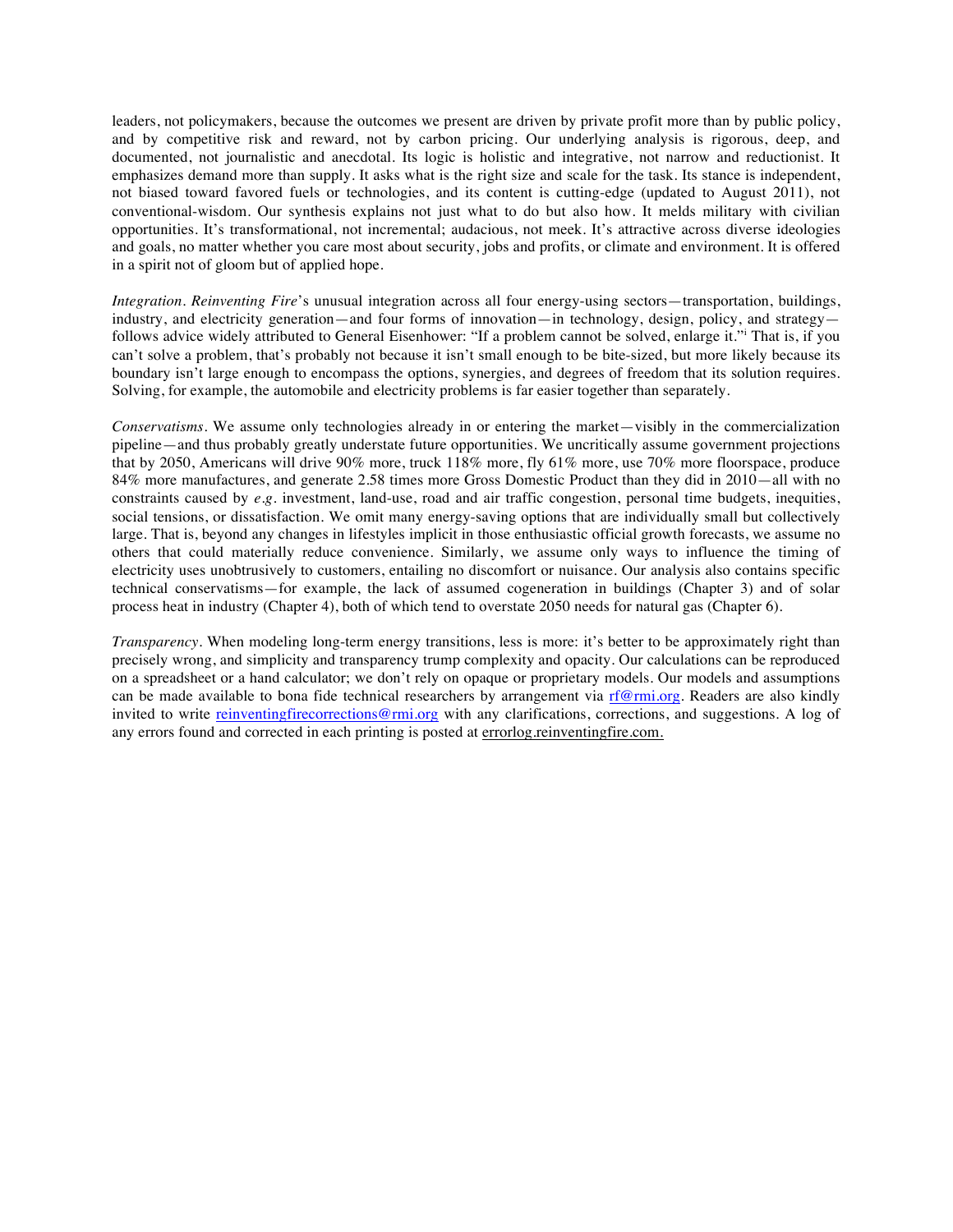## **About the analytic methodologies in** *Reinventing Fire*

*Base case.* All future scenarios are compared with our base case—the Reference Case that the U.S. Energy Information Administration (EIA), an independent government agency (www.eia.doe.gov), published in its January 2010 *Energy Outlook* and in its corresponding inputs to EIA's National Energy Modeling System (NEMS). (Where statistical lags required or EIA data were lacking, we used 2008 or 2009 data from other official or industry sources.) EIA's 2010 forecasts stop in 2035, so we extrapolate them linearly to 2050—based on historical experience, a good approximation. We didn't run EIA's NEMS model or other econometric forecasting models, because they're all unsuited to long-term projections, and all assume many parameters and model structures that our proposals aim to transform. Rather, we used the NEMS *inputs* to ensure that we've assumed the same economic growth and activity levels as EIA (such as travel, automotive size and performance, floorspace, comfort levels, etc.), so our different outcomes would be due solely to different energy efficiency and supply patterns. We also used EIA's NEMS inputs to make sure we didn't double-count efficiency gains that are already baked into our base-case forecast.

*Future energy prices.* We often test cost-effectiveness against EIA's energy price projections for 2035, extrapolated to 2050; those are not market price forecasts nor expected values, but rather reflect what EIA considered "normal" conditions consistent with its base-case demand assumptions. Neither we nor anyone else, we believe, has a sound method for forecasting long-term energy prices—especially under changes as strong, prolonged, and pervasive as this book suggests. EIA's track record with, say, oil-price forecasts is unimpressive<sup>ii</sup>, but at least they are official, published, and consistent with base-case demand. As George E.P. Box remarked, "All models are wrong, but some are useful."

*Deployment or adoption rates.* We track rates of uptake for technologies and savings using historically grounded stock-and-flow models for each sector, consistent with NEMS results. We never assume that instant deployment is actually achievable. Sometimes we ask how much energy could be saved if, hypothetically, a given efficiency potential could be achieved fully and immediately—in order to distinguish it from how much energy could be saved under realistic deployment rates subject to constraints of stock turnover, training and startup lags, etc. Then we analyze how those constraints can be reduced by new business strategies or public policies. We actually assume that deployment rates demonstrated in particular places can be achieved, on average, nationwide over decades.

*Behavioral and compositional changes.* We separately quantify energy savings achieved by better technology and by its smarter use, so readers can understand both their separate and their combined effects. Similarly, we distinguish energy saved in industrial processes from ways to provide the same services from a smaller flow of materials and manufactured goods, such as designing products to use less material for longer. The latter option, though a durable trend, is scarcely assumed in our analysis.

*Price re-equilibration.* Our economic methods and principles are orthodox and generally neoclassical, but for convincing reasons described on page 35 of *Winning the Oil Endgame* (www.oilendgame.com, 2004), we didn't perform a general-equilibrium simulation to test how far our efficiency improvements would reduce energy prices, hence reduce efficiency's adoption. This is for seven main reasons: (1) within what the market will bear, oil prices are largely set by the OPEC cartel and influenced by its key members' cashflow requirements, (2) oil prices are certainly influenced by normal supply/demand considerations, but in a global market of which the U.S. is only onefifth, (3) most of the marginal market is in countries like China and India, whose potential demand is huge and whose adoption of our approach would be wonderful but is far from guaranteed, (4) we don't think the market has fully priced in the prospects of geological depletion and geopolitical concentration and instability, (5) retail refinedproduct prices contain a substantial fixed-cost component that dilutes drops in crude-oil price, (6) sensitivity tests show that our superefficient electrified autos still pay back in three years in 2050 even if gasoline drops to \$0.76 a gallon, and (7) if oil ever did get too cheap, which would be a nice problem to have, it could be taxed. We are also confident that reequilibrated prices would only slightly affect our findings. For example, the International Energy Agency's *2010 Annual Energy Outlook* contains a "450 Scenario" that saves 17% of base-case energy, yet estimates that 2035 world oil price falls from \$135/bbl only to \$90/bbl, still many times the cost of our savings: for example, all the oil savings and displacements (except biofuel provision**)** that completely decouple 2050 U.S. mobility from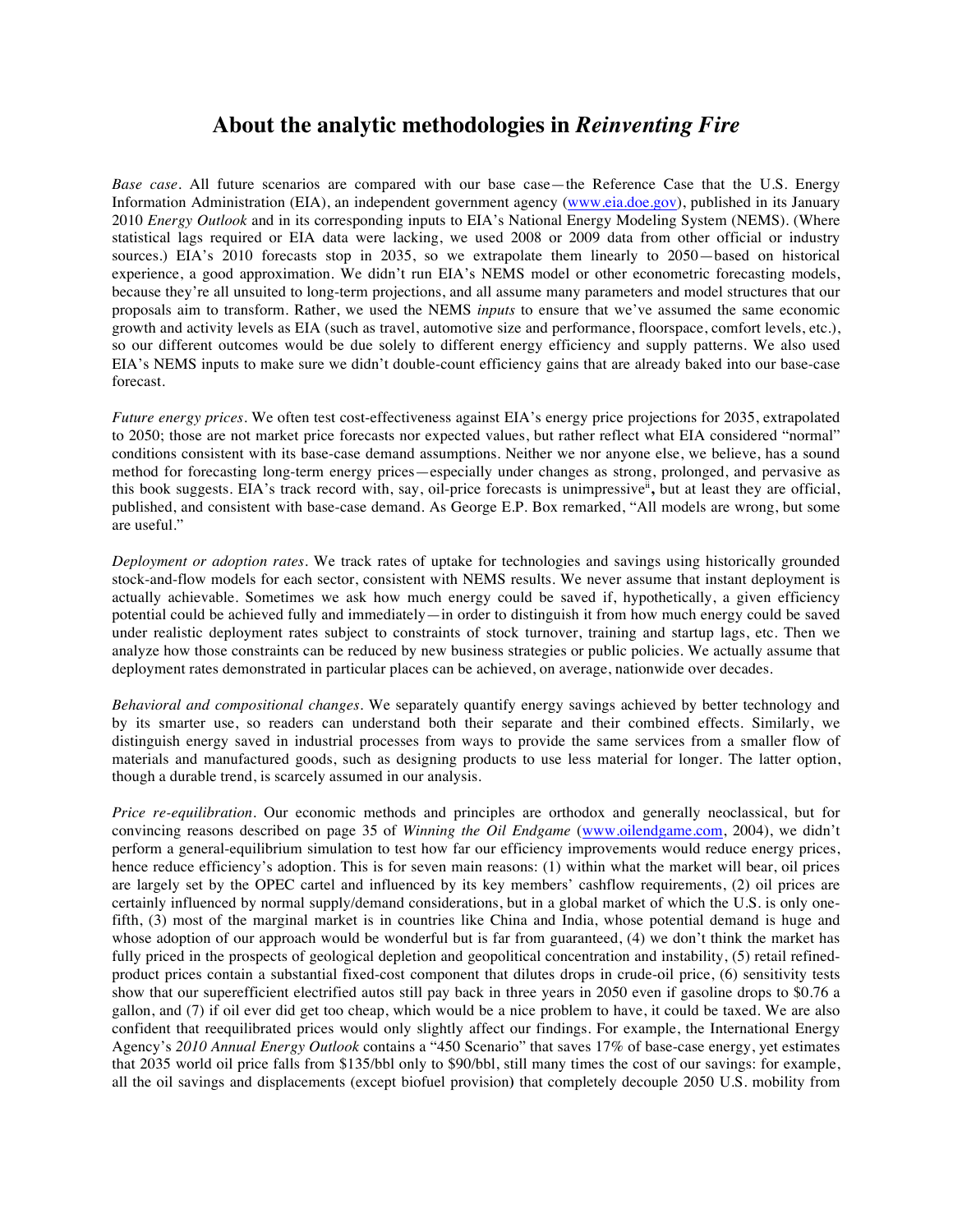oil cost an average of less than \$18 per saved barrel. Similar considerations apply to reequilibration of natural-gas prices.

*Empiricism and precision.* Focusing our analytic effort chiefly on big terms, we rely mainly on authoritative industry, government, and academic studies that are adequate, sound, available, and documented. Wherever possible, being empiricists, we use actual measurements, not theoretical projections. We also strive to avoid spurious precision, following Aristotle's counsel that "it is a mark of educated people, and a proof of their culture, that in solving any problem, they seek only so much precision as its nature permits or its solution requires."<sup>iii</sup>

*Conventions* of a dozen kinds are tedious—nontechnical readers can skip them—but for expert readers, the following 13 are necessary for avoiding opacity and confusion:

*Money*. All monetary amounts are expressed in 2009 U.S. dollars (unless otherwise noted) and deflated using the GDP Implicit Price Deflator. All present and future values and all levelized cost streams apply a 3% annual real discount rate—the societal rate specified for long-term federal energy-saving projects by the U.S. Office of Management and Budget—unless otherwise stated, as in our use of implicit consumer discount rates in buying autos. Prices exclude sales and ownership taxes on vehicles and all taxes on retail fuels, because those taxes are transfer payments, not real resource costs. As stated in *Reinventing Fire*'s note on p. x, "About This Book," our analysis screens efficiency investments against a 15%/y real hurdle rate in trucking, 3%/y for airplanes, 12%/y in industry, 7%/y in buildings, and 5.7% in electric utilities, and applies a three-year simple-payback horizon to new automobiles. We believe these investment criteria reasonably reflect the prevalent and typical norms in each sector. The Internal Rates of Return we calculate average 33% in buildings, 21% in industry, 17% in transportation, and 14% overall (including making the electricity system resilient and 80% renewable).

*Physical units.* Writing mainly for readers in the United States, which is moving toward the metric system inch by inch, we use customary U.S. units; foreign translations of *Reinventing Fire* will use international (metric) units for the convenience of readers from countries other than the U.S., Liberia, and Myanmar. Year is abbreviated "y," day "d," hour "h," second "s." Tons (t) are U.S. short tons  $(2,000 \text{ lb})$ ; metric tonnes (T) are 1,000 kg or  $\sim$ 2,204 lb. Thousand  $(10^3)$  is "k," million  $(10^6)$  is "M," billion  $(10^9)$  is a suffix "b" or prefix "G."

*Light-duty vehicle efficiencies*. Unless otherwise stated, we measure fuel economy using the "adjusted" USEPA combined city/highway driving cycle's miles per gallon. That's the figure used for sales stickers, but is 10% (city) or 22% (highway) below the "laboratory" mpg measured in EPA testing and used for Corporate Average Fuel Economy (CAFE) regulation. EIA converts rated efficiencies to actual oil use or savings by applying EPA's "degradation factor" to obtain actual "on-road" mpg, which we use in our automotive consumer adoption model. Fuel intensity is measured in gal/mi or L/100 km; to convert mpg to L/100 km or vice versa, divide into 235.2. Light-duty vehicle weights are curb weights unless otherwise stated.

*Energy content.* We use industry-standard conversion constants, and use the hydrocarbon energy content values in Appendix A of EIA's 2009 *Annual Energy Review*. We express fuels' energy content at their Higher Heating Value (which includes the energy needed to evaporate water created by combustion) except for hydrogen, where we use the 120 MJ/kg Lower Heating Value (which doesn't). We count the energy content of a kWh of electricity as 3,413 BTU (3.6 MJ), and where necessary, adopt the appropriate average heat rate reported by EIA in the 2009 *Annual Energy Review*. (This and all other EIA publications are posted at www.eia.doe.gov.**)** Unless otherwise stated, we measure electricity and its cost or price at the customer's retail meter rather than at the "busbar" (the generator's output terminals) for proper comparison between remote and onsite resources.

*Hydrocarbon definitions.* As in EIA usage, "petroleum" is crude oil plus lease condensate plus natural gas plant liquids, so liquefied petroleum gas (LPG) is "petroleum" whether it came from producing oil or natural gas. "Oil" may refer to crude oil or refined petroleum products or both, according to context. Since this book is about getting off fossil *fuel*—implying combustion—*it does not include feedstocks* **(use of fossil hydrocarbons as a raw material for chemical production rather than as a fuel)***.* Feedstocks and their displacement by various efficiencies and substitutions are briefly discussed in Chapter 4.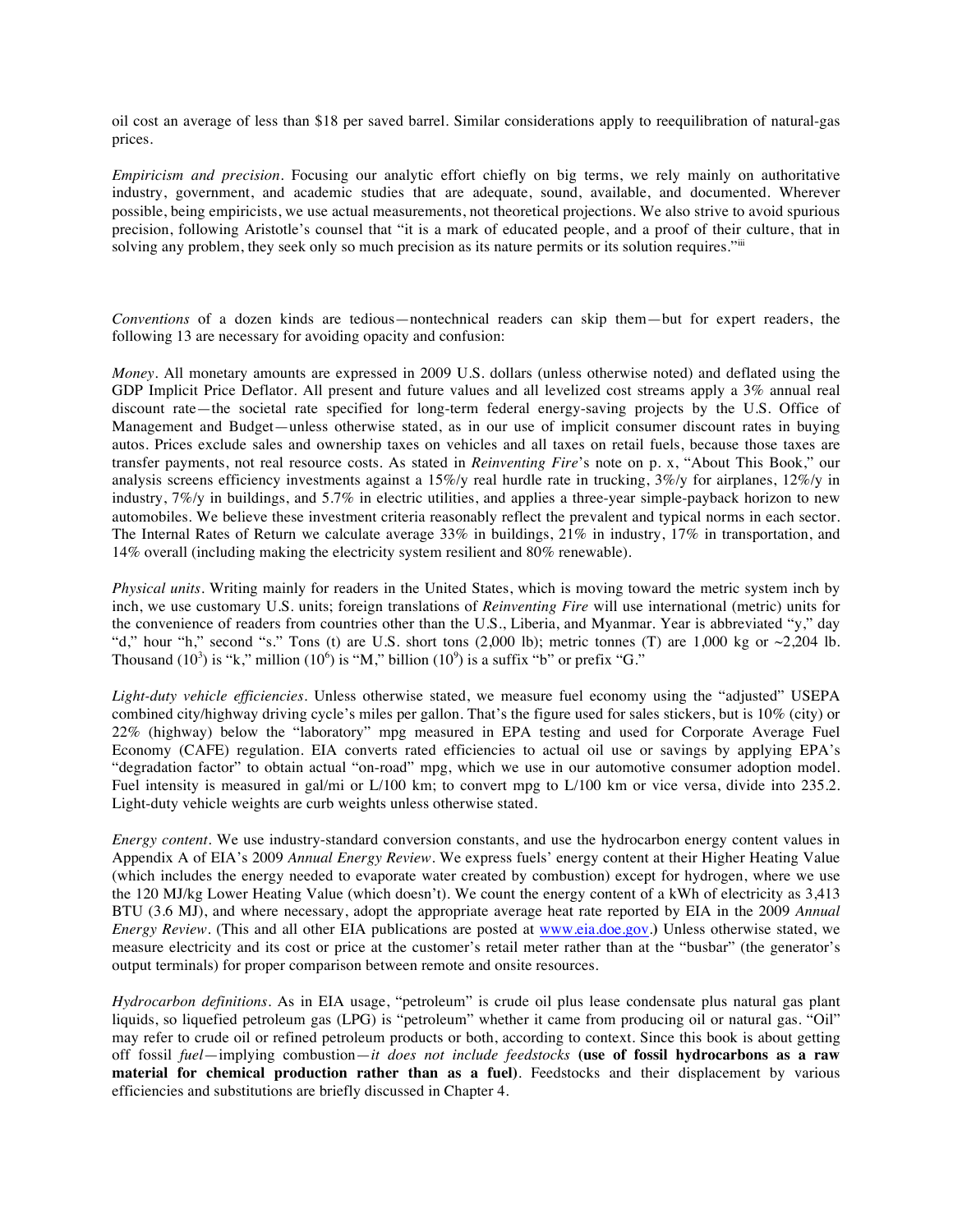*Petroleum processing.* U.S. government statistics measure oil by volume (1 barrel = 1 bbl = 42 U.S. gallons = 159 L), but refining heavy crude oil into lighter refined products expands its volume while consuming energy and money. We therefore convert from saved end-use fuel back to avoided refinery inputs of crude oil not by relative volume but by using their EIA-compiled relative energy content as the best measure of utility. (We don't adjust that conversion for refineries' energy use because that's included in industrial energy consumption.) Rather than using complex calculations to convert the cost of saved fuel back to Refiners' Acquisition Cost on the short-run margin, we calculate it, and show it in our supply curves of the efficiency resource, on a retail basis for easy and direct comparison with EIA prices and with readers' everyday experience,

*Cost of saved energy*. Following the standard Lawrence Berkeley National Laboratory convention, we express the cost of saving a unit of energy as a Cost of Saved Energy (CSE). CSE is the marginal cost of buying, installing, and maintaining the more efficient end-use device, divided by its discounted stream of lifetime energy savings. (Less technically, we spread the extra capital cost of an efficiency measure over its lifetime into equal annual payments at a sectorally appropriate discount rate, then divide that annual payment by the average annual savings.) Using the standard annuity formula, the dollar cost of saving, say, 1 bbl of petroleum fuel then equals *Ci/S[1-(1+i)-n ]*, where *C*  is installed capital cost (\$), *i* is annual real discount rate (shown above under "Money" for each sector), *S* is the rate at which the device saves energy (bbl/y), and  $n$  is its operating life (y). Thus at a societal discount rate (lower than we actually used in any sector's screening of eligible efficiency measures), a \$100 device that saved 1 bbl/y for 10 y would have a CSE of \$13/bbl. Against a \$26/bbl oil price, a 20-y device with a 1-y simple payback would have a CSE of \$2.1/bbl. Using the same formula, a \$100 device that saved 1,000 kWh/y for 20 y at the 7%/y real discount rate we assumed for buildings would have a CSE of 0.9¢/kWh, and against a \$0.15/kWh electricity price, a 20-y device with a 1-y simple payback would have a CSE of 1.4¢/kWh. CSEs can be negative if capital charges are more than offset by saved present-valued maintenance cost, avoided equipment, etc., making the net capital-andmaintenance cost less than zero. Our Cost of Saved Energy calculations do not include the transaction or program costs of implementation, though in low-designed programs these are generally very small.

*Supply curves for energy efficiency*. Engineering*-*oriented analysts conventionally draw efficiency "resources" as a supply curve (relating marginal savings to their marginal CSEs), rather than as a shift along a demand curve (economists' convention). This clarifies that CSE is methodologically equivalent to the cost of *supplied* energy, such as refined petroleum products or delivered electricity: *the value of the saved energy isn't part of the CSE calculation*, which shows only the cost of achieving the saving. Whether that saving is cost-effective depends on whether its CSE is more or less than the cost of the energy it saves, and on what costs are counted (private internal *vs.* full societal costs).

*Combining energy savings*. Successive energy savings don't add; they multiply. Each saving leaves less usage to be saved by the next. We count this effect fully: for example, three successive savings of 40% reduce energy use of 1.0 not by  $0.4 + 0.4 + 0.4 = 1.2$  (impossible!) but by  $(1 - 0.6^3) = 0.78$ , leaving 0.22. However, interactions between savings are far more complex and often very important in vehicles (Ch. 2); we count them largely or fully for lightduty road vehicles but probably less completely, understating the achievable savings, for trucks and ships.

*Externalities*. This analysis is framed in terms of private internal cost. It assumes that all negative or positive external costs (those not included in market prices, such as, at this writing, carbon emissions in the United States, or the cost of oil spills and smog-induced disease) are worth zero, although we don't actually believe that's the right number*—*just a conservative assumption. Positive externalities, such as increased labor productivity or health in well-designed efficient buildings, are likewise omitted, understating those buildings' benefits and real-estate value.

*Subsidies*. In the short term, we generally compare renewable with nonrenewable sources of electricity apples-toapples, *i.e.*, each getting whatever U.S. subsidies it gets now. This accurately reflects the distorted prices for both as seen by their users. However, our long-term electricity analysis compares *un*subsidized renewable sources with nonrenewable sources that *continue* to get the permanent subsidies they now enjoy.

*Rebound.* People may drive more miles in more fuel-efficient cars because their fuel cost per mile drops. This implies that they value the increased mobility more than the cost of the fuel consumed. Such "rebound" can use more fuel, and this book is concerned with fuel use, not economic welfare. We discuss rebound explicitly for autos *(Reinventing Fire,* pp. 43 and 45 and note 92). For household space-conditioning, we assume rebounds of 10% for space heating, 5% for spacing cooling. We don't believe the technical literature on rebound (authoritatively